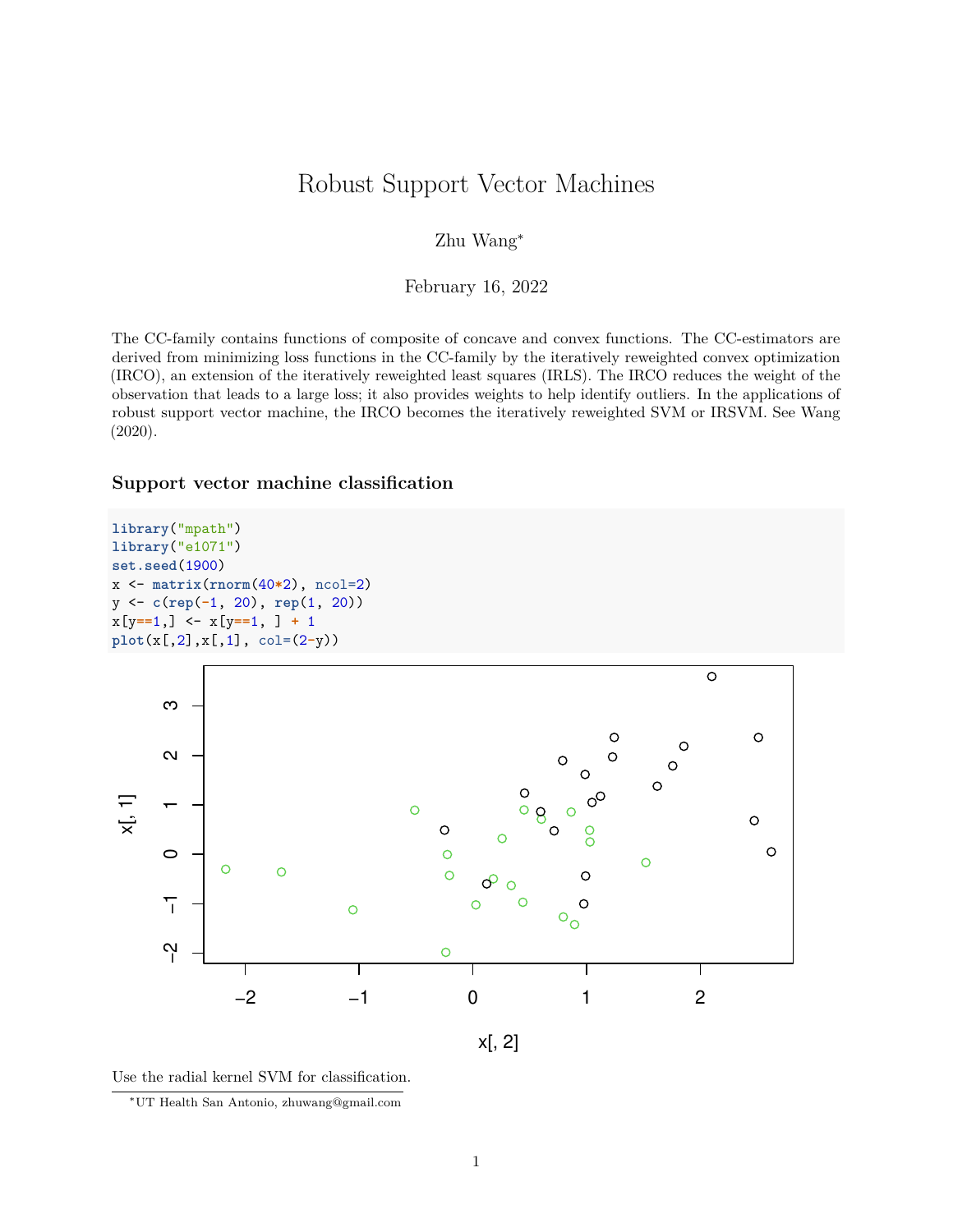```
dat <- data.frame(x=x, y=as.factor(y))
svm.model <- svm(y~., data=dat, cost=100, type="C-classification")
summary(svm.model)
##
## Call:
## sym(formula = y \sim ., data = dat, cost = 100, type = "C-classification")##
##
## Parameters:
## SVM-Type: C-classification
## SVM-Kernel: radial
## cost: 100
##
## Number of Support Vectors: 21
##
## ( 12 9 )
##
##
## Number of Classes: 2
##
## Levels:
## -1 1
plot(svm.model, dat)
```


# **SVM classification plot**

Robust radial kernel SVM for classification.

irsvm.model <- **irsvm**(y **~** ., data = dat, cost = 100, type="C-classification", cfun="acave",  $s=1)$ **summary**(irsvm.model)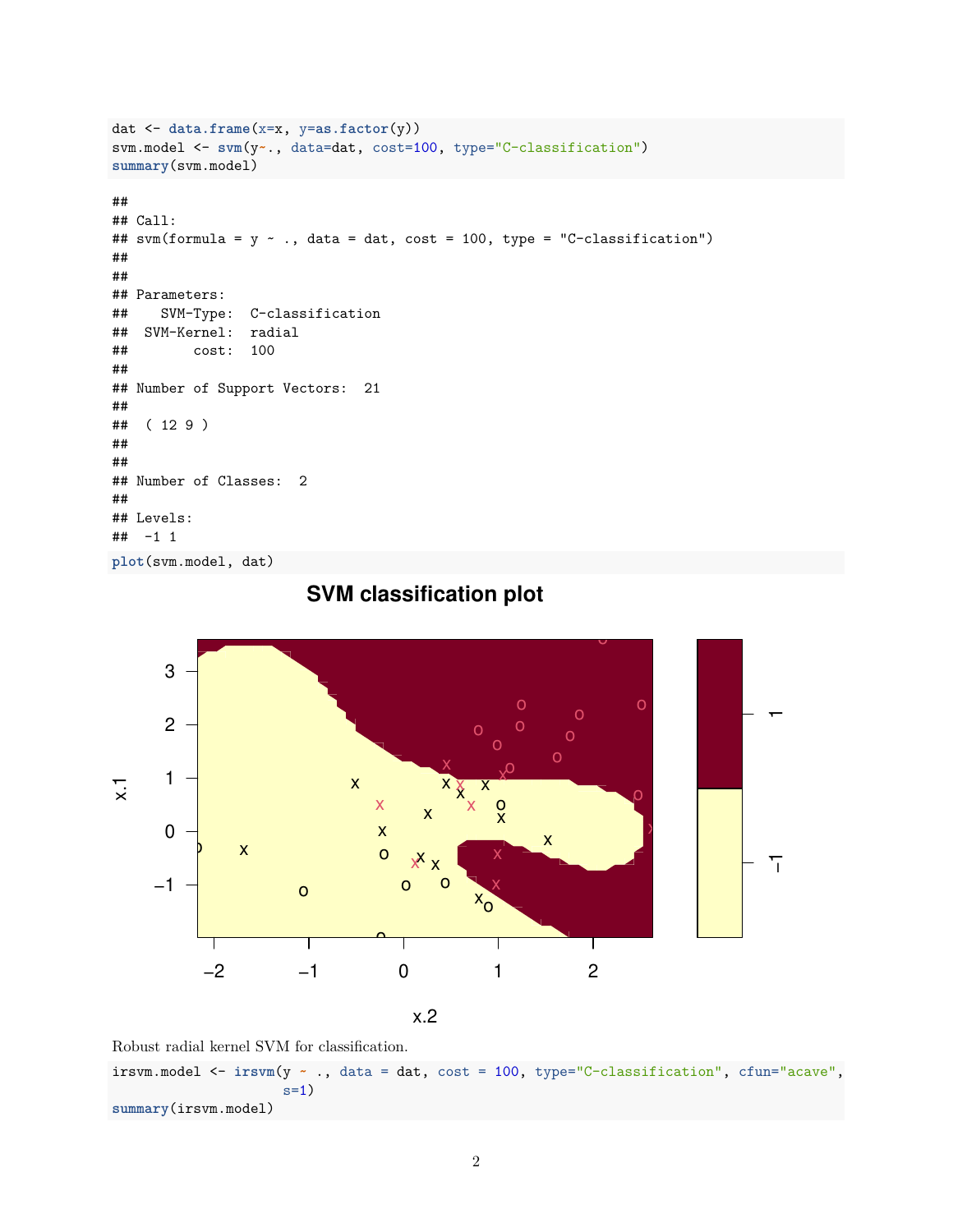```
##
## Call:
## irsvm.formula(formula = y ~ ., data = dat, cost = 100, type = "C-classification",
\# cfun = "acave", s = 1)
##
##
## Parameters:
## SVM-Type: C-classification
## SVM-Kernel: radial
## cost: 100
##
## Number of Support Vectors: 18
##
## ( 9 9 )
##
##
## Number of Classes: 2
##
## Levels:
## -1 1
plot(irsvm.model, dat)
```


**Weighted SVM classification plot**

Add 15% outliers to the training data, and fit robust SVM, selecting tuning parameters with the cross-validation method.

```
n <- length(y)
nout <- n*0.15
id <- sample(n)[1:nout]
```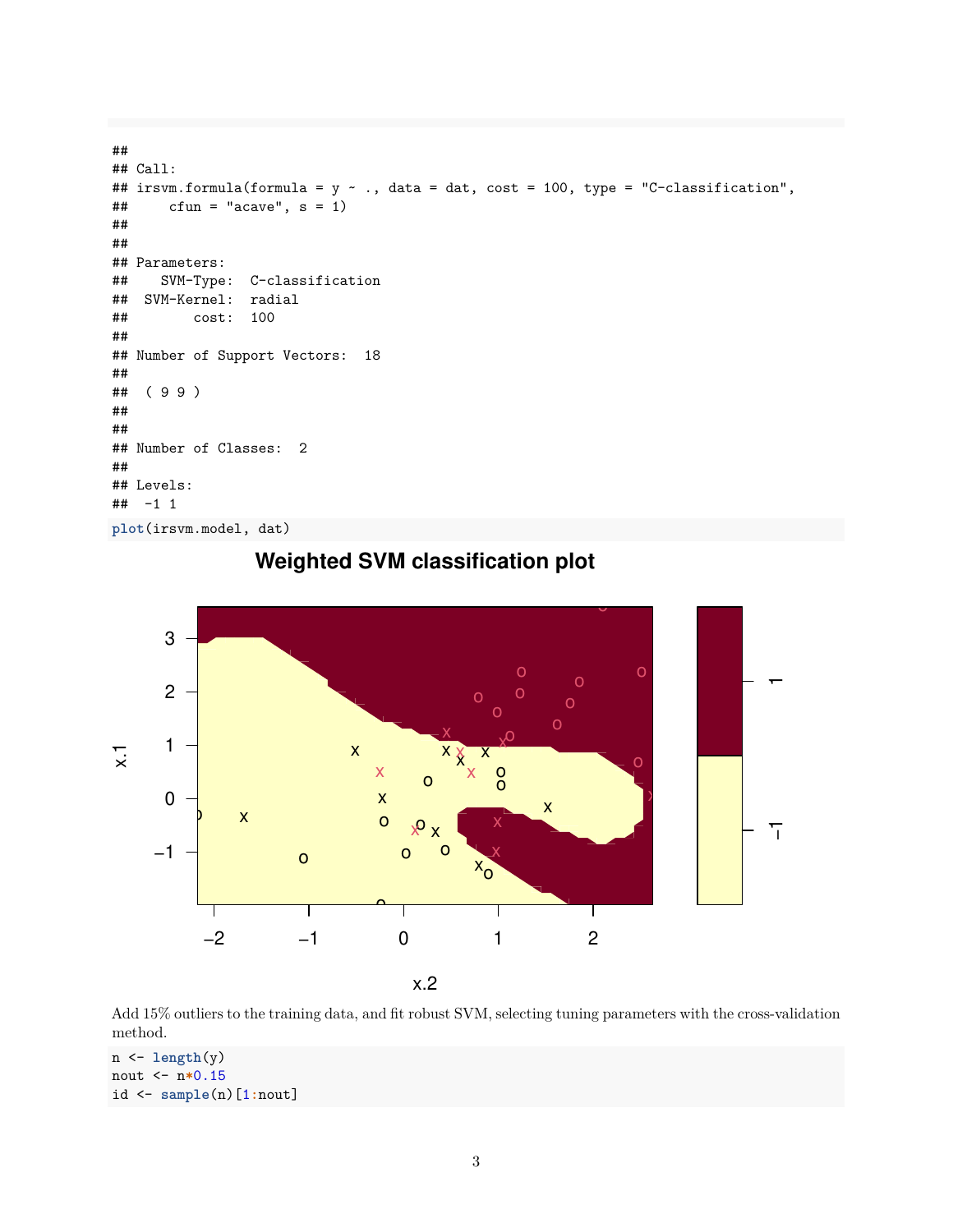**cat**("id=", id)

```
## id= 16 39 30 17 40 25
y[id] <- -y[id]
dat2 <- data.frame(x=x, y=as.factor(y))
irsvm.opt <- cv.irsvm(y ~ ., data=dat2, type="C-classification", s=1, cfun="acave",
                      n.cores=2, balance=FALSE)
```
irsvm.opt**\$**cost

## [1] 1

irsvm.opt**\$**gamma

## [1] 0.125 irsvm.opt**\$**s

## [1] 1

To evaluate prediction, we simulate test data with no outliers.

```
xtest <- matrix(rnorm(20*2), ncol=2)
ytest <- sample(c(-1,1), 20, rep=TRUE)
xtest[ytest==1, ] <- xtest[ytest==1, ] + 1
testdat <- data.frame(x=xtest, y=as.factor(ytest))
```
Fit a robust SVM model again, with tuning parameters selected by cross-validation, then evaluate prediction accuracy with test data, with 85% accuracy.

```
irsvm.model1 <- irsvm(y ~ ., data = dat2, cost = irsvm.opt$cost, gamma=irsvm.opt$gamma,
                      s=irsvm.opt$s, cfun="acave", type="C-classification")
```

```
summary(irsvm.model1)
```

```
##
## Call:
## irsvm.formula(formula = y \sim ., data = dat2, cost = irsvm.opt$cost,
## gamma = irsvm.opt$gamma, s = irsvm.opt$s, cfun = "acave", type = "C-classification")
##
##
## Parameters:
## SVM-Type: C-classification
## SVM-Kernel: radial
## cost: 1
##
## Number of Support Vectors: 27
##
## ( 14 13 )
##
##
## Number of Classes: 2
##
## Levels:
## -1 1
table(predict=predict(irsvm.model1, xtest), truth=testdat$y)
## truth
## predict -1 1
```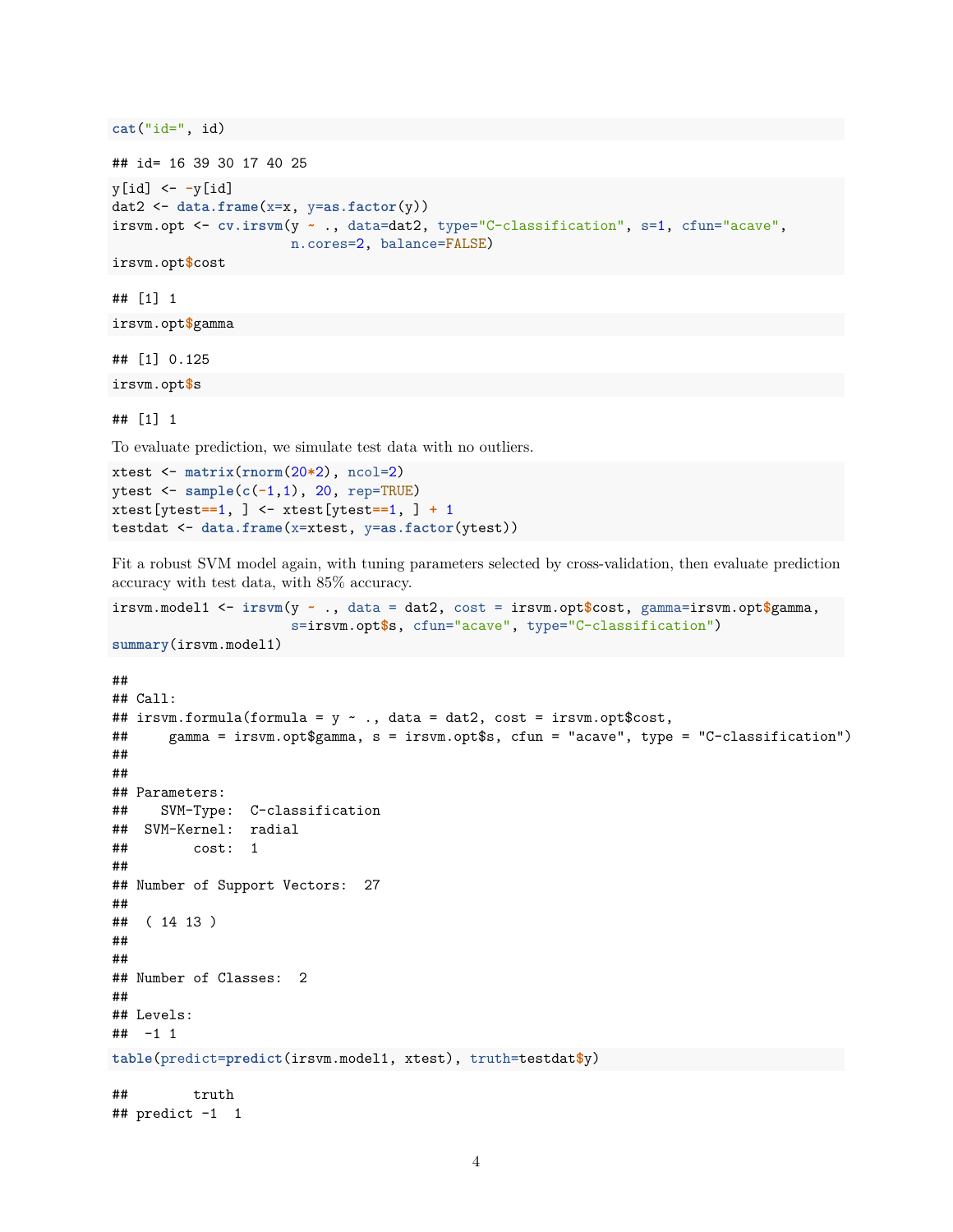```
\# -1 7 2## 1 1 10
```
**plot**(irsvm.model1, dat2)



# **Weighted SVM classification plot**

Develop a SVM model with training data and evaluate with the test data. The prediction accuracy is 80%. svm.model1 <- **svm**(y**~**., data=dat2, cost=irsvm.opt**\$**cost, gamma=irsvm.opt**\$**gamma, type="C-classification") **summary**(svm.model1)

```
##
## Call:
## svm(formula = y ~ ., data = dat2, cost = irsvm.opt$cost, gamma = irsvm.opt$gamma,
## type = "C-classification")
##
##
## Parameters:
## SVM-Type: C-classification
## SVM-Kernel: radial
## cost: 1
##
## Number of Support Vectors: 27
##
## ( 14 13 )
##
##
## Number of Classes: 2
##
## Levels:
## -1 1
```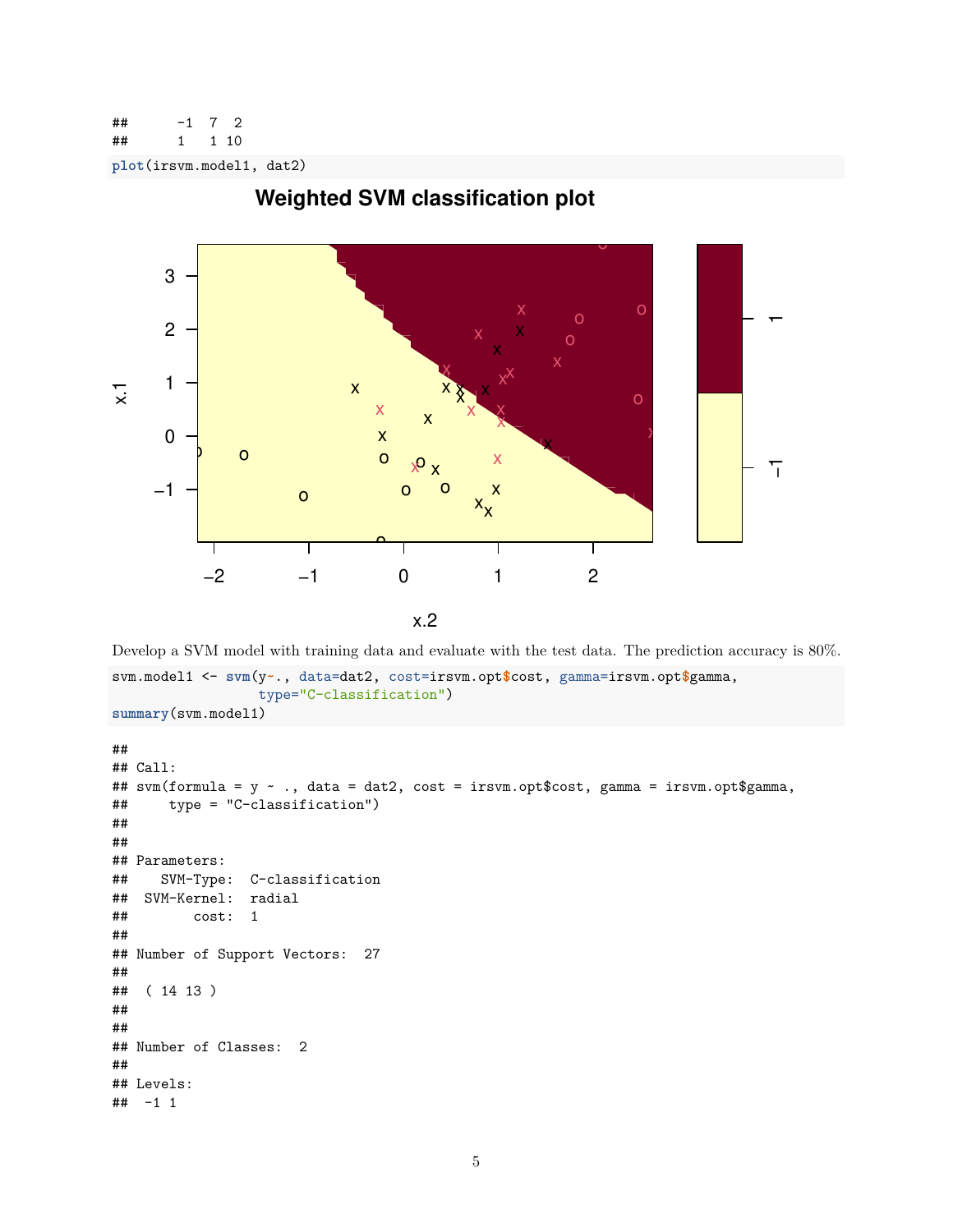**table**(predict=**predict**(svm.model1, testdat), truth=testdat**\$**y)

## truth ## predict -1 1  $\#$   $+$   $\frac{1}{7}$   $\frac{7}{3}$ ## 1 1 9

**plot**(svm.model1, dat2)



In robust SVM with function irsvm, argument cfun can be chosen from "hcave", "acave", "bcave", "ccave", "dcave", "gcave", "tcave", "ecave", for a variety of concave functions.

#### **Support vector machine regression**

We predict median value of owner-occupied homes in suburbs of Boston. The data can be obtained from the UCI machine learning data repository. There are 506 observations and 13 predictors.

```
urlname <- "https://archive.ics.uci.edu/ml/"
filename <- "machine-learning-databases/housing/housing.data"
dat <- read.table(paste0(urlname, filename), sep="", header=FALSE)
n <- dim(dat)[1]
p <- dim(dat)[2]
cat("n=",n,"p=", p, "\n")
```

```
## n= 506 p= 14
```
Randomly split the data into 90% of samples for training and 10% of samples as test data.

```
set.seed(129)
trid <- sample(n)[1:(n*0.9)]
```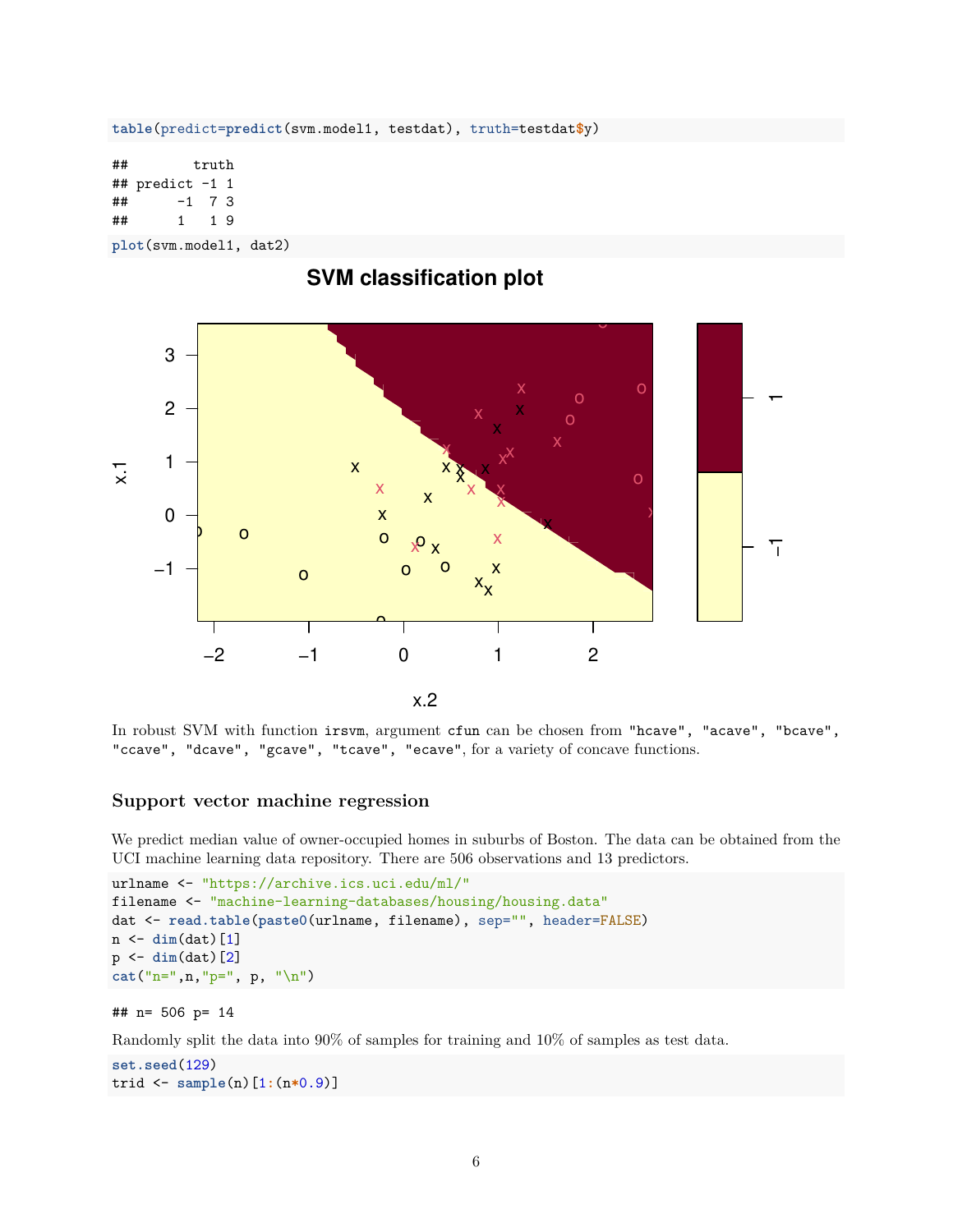```
traindat <- dat[trid, ]
testdat <- dat[-trid, ]
```
Fit the robust radial kernel irsvm model with truncated  $\epsilon$ -insensitive loss, i.e., cfun="tcave" in function irsvm. Root mean squared error on test data is reported. A comprehensive robust irsvm analysis with other types of cfun can be found in Wang [\(2020\)](#page-7-0).

```
irsvm.model <- irsvm(x=traindat[,-p], y=traindat[,p], cost = 2^3, gamma=2^(-4),
                     epsilon=2^(-4), s=5, cfun="tcave")
```

```
summary(irsvm.model)
```

```
##
## Call:
## irsvm.matrix(x = x, y = ...1, cost = ...2, gamma = ..3, epsilon = ..4,
\# s = 5, cfun = "tcave")
##
##
## Parameters:
## SVM-Type: eps-regression
## SVM-Kernel: radial
## cost: 8
## gamma: 0.0625
## epsilon: 0.0625
##
##
## Number of Support Vectors: 351
irsvm.predict <- predict(irsvm.model, testdat[,-p])
mse1 <- mean((testdat[,p] - irsvm.predict)^2)
cat("RMSE with robust SVM", sqrt(mse1))
```
#### ## RMSE with robust SVM 2.758136

Fit the radial kernel SVM model. The RMSE is larger than the robust SVM, and the model has a larger number of support vectors as well. See the figure below for a comparison.

```
svm.model <- svm(x=traindat[,-p], y=traindat[,p], cost=2^3, gamma=2^(-4), epsilon=2^(-4))
summary(svm.model)
```

```
##
## Call:
## svm.default(x = traindat[, -p], y = traindat[, p], gamma = 2^(-4),
## cost = 2^3, epsilon = 2^(-4))
##
##
## Parameters:
## SVM-Type: eps-regression
## SVM-Kernel: radial
## cost: 8
## gamma: 0.0625
## epsilon: 0.0625
##
##
## Number of Support Vectors: 361
svm.predict <- predict(svm.model, testdat[,-p])
mse2 <- mean((testdat[,p] - svm.predict)^2)
```